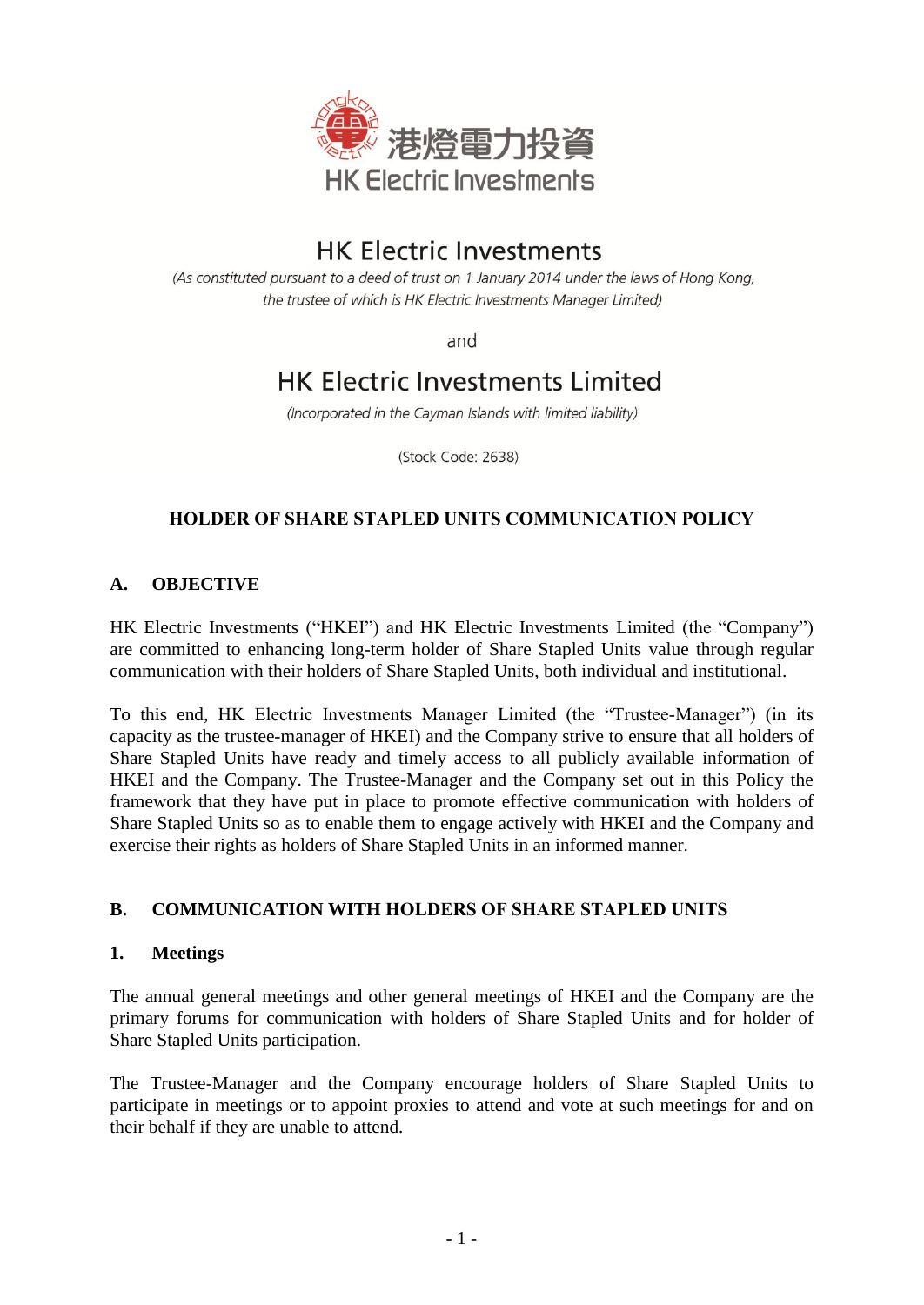Notices of general meetings and the accompanying papers are provided within a prescribed time (in accordance with the requirements of the Cayman Islands Companies Law and the Rules Governing the Listing of Securities on The Stock Exchange of Hong Kong Limited ("Listing Rules")) prior to the meetings on the respective websites of the Company (www.hkei.hk) and Hong Kong Exchanges and Clearing Limited ("HKEx") (www.hkexnews.hk), and by post to those holders of Share Stapled Units who have elected to receive a hard copy version of such communication.

Meetings are held at a convenient location. The chairman of the boards of the Trustee-Manager and the Company, the respective chairmen of the trustee-manager and company audit committees and the remuneration committee (or in the absence of the chairman of the committee, another member of the committee or failing whom the board chairman's duly appointed delegate), and directors will be present at annual general meetings and are available to answer questions from holders of Share Stapled Units. The chairman of the independent board committee (if any) will be available to answer questions at any general meeting to approve a connected transaction or any transaction that is subject to independent holders of Share Stapled Units' approval.

### **2. Financial and other reportings**

HKEI and the Company reports operating results for the first half of the financial year and for the full financial year and produces interim and annual reports in accordance with the requirements of the Cayman Islands Companies Law, the Listing Rules and other applicable laws and regulations (the "Regulatory Requirements"). The financial reports are published on the respective websites of the Company and HKEx and are sent by post to those holders of Share Stapled Units who have elected to receive a hard copy version.

From time to time, the Trustee-Manager and the Company communicate other information to holders of Share Stapled Units by way of an announcement and/or circular of HKEI and the Company, in compliance with the Listing Rules or Regulatory Requirements or otherwise.

#### **3. Corporate website**

The Company's website (www.hkei.hk) provides information of HKEI and the Company including holder of Share Stapled Units communication.

In addition to a dedicated "Investor Relations" section in which the annual reports, interim reports, Listing Rules announcements and circulars of HKEI and the Company are posted as soon as practicably possible following their release to the website of HKEx, relevant press releases and Company's publications are also made available on the Company's website to facilitate communication between the Trustee-Manager and the Company, holders of Share Stapled Units and the investment community. Holders of Share Stapled Units and the investment community may register for the e-subscription service available under the "Investor Relations" section for receipt of notification when financial reports and Listing Rules announcements are posted on the Company's website.

Holders of Share Stapled Units may, as a standing or an ad hoc instruction, elect to receive certain holder of Share Stapled Units communication (such as the notices of general meetings and accompanying papers, circulars, annual reports and interim reports) from the Trustee-Manager and the Company by post. In the absence of any such instructions, holders of Share Stapled Units will receive a notification letter informing them of the release of the documents on the websites of the Company and HKEx.